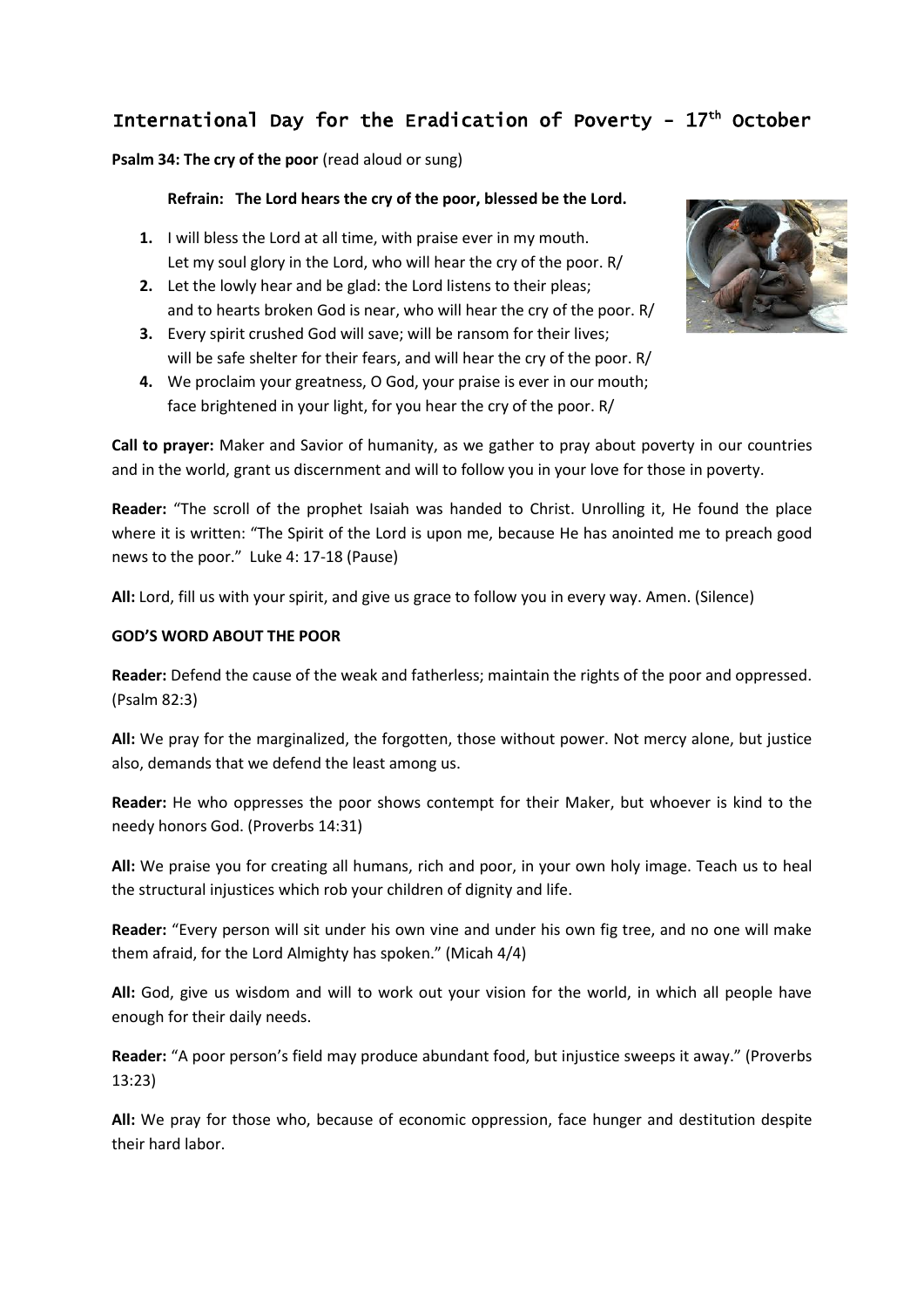#### **Hymn**: **Here I am Lord**

1. I, the Lord of sea and sky, I have heard my people cry. All who dwell in dark and sin My hand will save. I, who made the stars and night, I will make their darkness bright. Who will bear my light to them? Whom shall I send?

- 2. I, the Lord of snow and rain, I have borne my people's pain. I have wept for love of them. They turn away. I will break their hearts of stone, give them hearts for love alone. I will speak my word to them whom shall I send?
- 3. I, the Lord of wind and flame, I will tend the poor and lame. I will set a feast for them. My hand will save. Finest bread I will provide, till their hearts be satisfied. I will give my life to them. Whom shall I send?

#### **Sermon on the Mount Litany:**

We are the first generation that can eradicate poverty. **We are those who are called and equipped to make a difference.**

We are called to eradicate extreme poverty and hunger. **Blessed are you who are poor, for yours is the kingdom of God.**

We are called to achieve universal primary education. **Blessed are you who are hungry now, for you will be filled.**

We are called to promote gender equality and empower women. **Blessed are you who weep now, for you will laugh.**

We are called to reduce child mortality. **Blessed are those who mourn, for they will be comforted.**

We are called to improve maternal health. **Blessed are the meek, for they will inherit the earth.**

We are called to combat HIV/AIDS, malaria, and other diseases. **Blessed are those who hunger and thirst for righteousness, for they will be filled.**

> We are called to ensure environmental sustainability. **Blessed are the peace makers, for they will be called children of God.**

We are called to develop a global partnership for development. **Blessed are the pure in heart, for they will see God.**

We are called… **And yes, we hear.**





**Refrain**: Here I am Lord. Is it I, Lord? I have heard you calling in the night. I will go, Lord, if you lead me. I will hold your people in my heart.